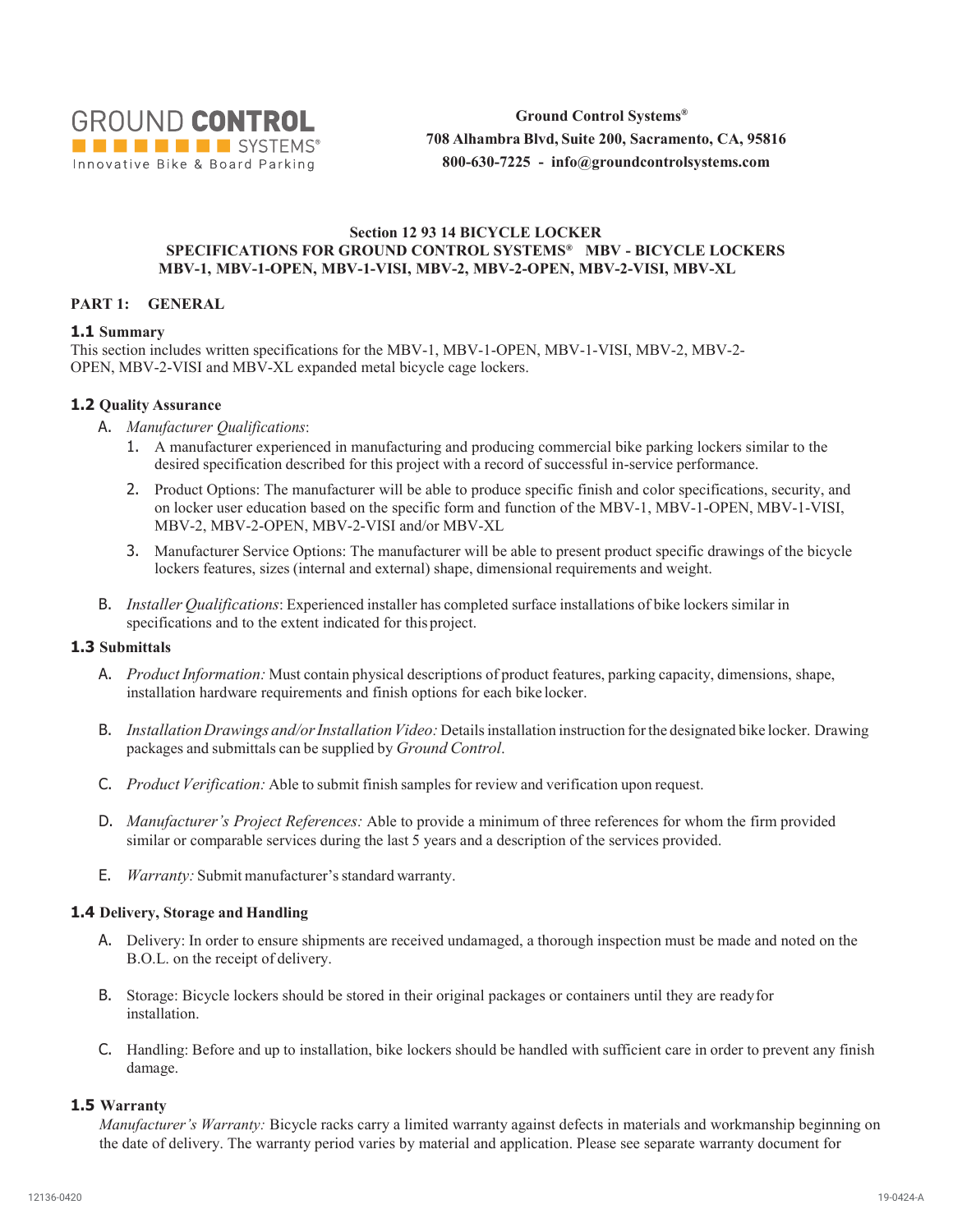complete details and limitations on manufacturer liability.

Workmanship is classified by material:

- Coated structural steel and welds have a lifetime warranty
- All other materials have a 5-year warranty

Non-Marine Environment

- Powder coatings have a 5-year corrosion protection warranty
- Galvanized finishes have a 10-year corrosion protection warranty
- Thermoplastic coatings have a 20-year corrosion protection warranty

Marine Environment (Coastal Regions)

- Powder coatings have a 1-year corrosion protection warranty
- Galvanized finishes have a 5-year corrosion protection warranty
- Thermoplastic coatings have a 10-year corrosion protection warranty

Direct contact with salt water or salt (Salted roads)

- Powder coatings are not covered under warranty in this region
- Galvanized finishes have a 5-year corrosion protection warranty
- Thermoplastic coatings have a 5-year corrosion protection warranty

# **PART 2: PRODUCTS**

# **2.1 Manufacturer**

Provide expanded metal bicycle cage lockers designed by Ground Control Systems®, 708 Alhambra Blvd, Suite 200, Sacramento, CA, 95816, 1-800-630-7225, Fax: 1-866-532-9049, Website: www.groundcontrolsystems.com

# **2.2 MBV-1, MBV-1-OPEN, MBV-1-VISI, MBV-2, MBV-2-OPEN, MBV-2-VISI, MBV-XL Materials**

- A. All material is ASTM A36, A53 and/or A500
- B. Aluminum, zinc and stainless steel hardware

# **2.3 Finishes**

A. UV resistant Metallic Grey powder coating (Standard, Marine Environment rated)

# **2.4 MBV Footprint**

Setbacks:

- 1. Wall setback: For lockers set parallel or perpendicular to a side wall: less than 3" or greater than 9" \*
- 2. Distance between lockers: less than 3" or greater than 9"\*\*
- 3. Front of locker to wall: minimum 48", recommended 60"
- \*\* Child safety requirements

# **2.5 Product Specific Specification Details**

- MBV-1 (Solid Door & Walls 1 Bike)
- MBV-1-OPEN (Standard, Perforated Door & Solid Walls 1 Bike)
- MBV-1-VISI (Perforated Door & Walls 1 Bike)
- MBV-2 (Solid Door & Walls 2 Bikes)
- MBV-2-OPEN (Standard, Perforated Door & Solid Walls 2 Bikes)
- MBV-2-VISI (Perforated Walls & Door 2 Bikes)
- MBV-XL (Standard, Perforated Door & Solid Walls 1 Bike (Tandem, Wide Cargo Bike, Bikes w/ Trailers))